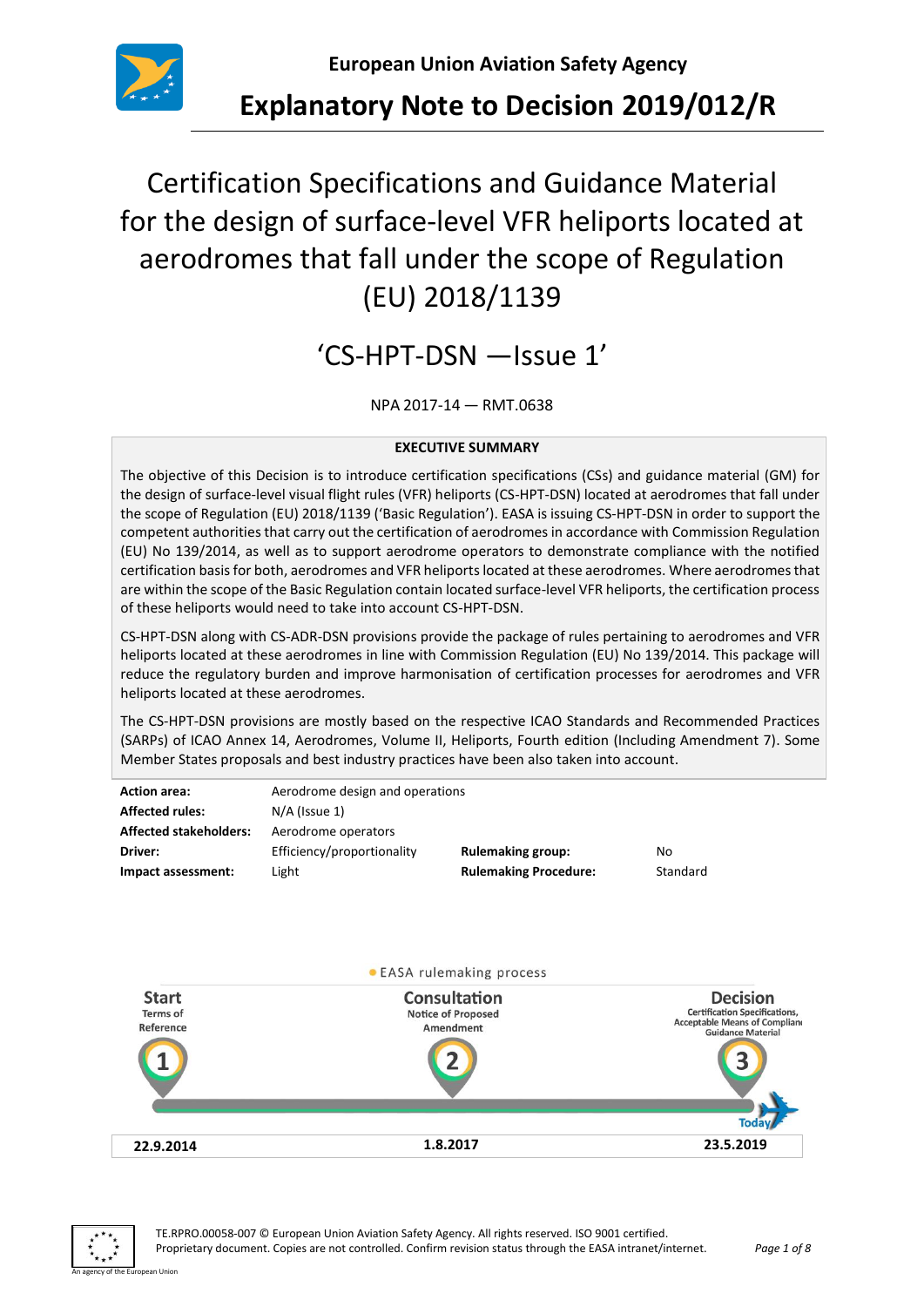## **Table of contents**

| 2.   |  |
|------|--|
| 2.1. |  |
| 2.2. |  |
| 2.3. |  |
| 2.4. |  |
| 2.5. |  |
| 3.   |  |
| 4.   |  |
| 4.1. |  |
| 4.2. |  |
| 4.3. |  |
| 5.   |  |

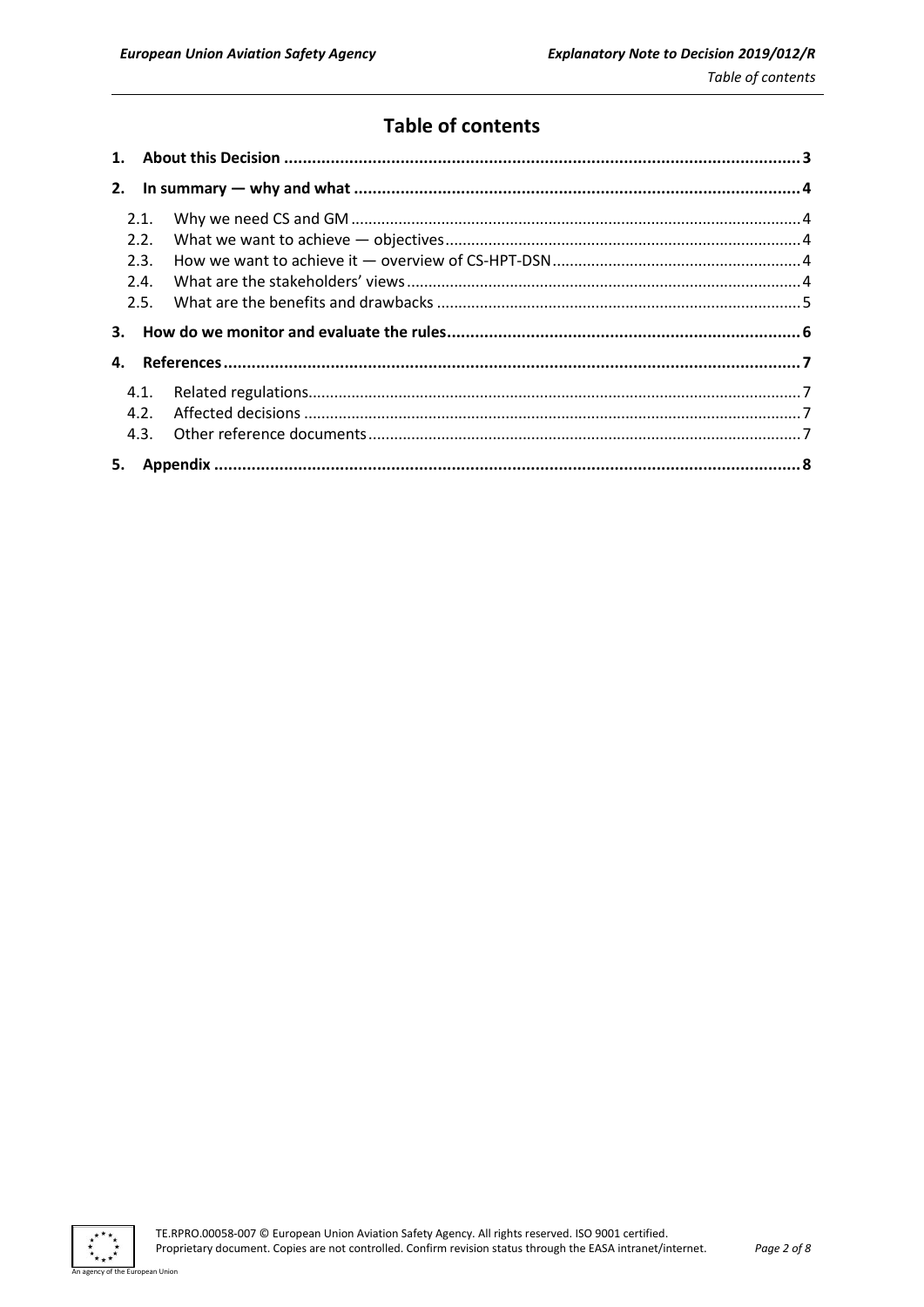## <span id="page-2-0"></span>**1. About this Decision**

The European Union Aviation Safety Agency (EASA) developed ED Decision 2019/012/R in line with the Basic Regulation<sup>1</sup> and the Rulemaking Procedure<sup>2</sup>.

This rulemaking activity is included in the latest European Plan for Aviation Safety (EPAS)<sup>3</sup> under rulemaking task (RMT).0638. The scope and timescales of the task were defined in the related Terms of Reference<sup>4</sup>.

The draft text of this Decision has been developed by EASA based on the input received during the advisory body consultation and the thematic meetings with the representatives of national aviation authorities (NAAs), aerodrome operators and other industry stakeholders (e.g. a helicopter association) that took place before the publication of Notice of Proposed Amendment (NPA) 2017-14. All interested parties were consulted through NPA 2017-14<sup>5</sup>. In total, 180 comments were received from interested parties, NAAs, aerodrome operators, other industry stakeholders and individuals.

EASA reviewed the comments received during the public consultation. In addition, following the end of the public consultation, EASA performed a focused consultation with the affected stakeholders (NAAs and industry). The comments received and EASA's responses to them are presented in Comment-Response Document (CRD) 2017-14<sup>6</sup>.

The final text of this Decision with the CSs and the GM has been developed by EASA following the focused consultation.

The major milestones of this rulemaking activity are presented on the title page.

<sup>6</sup> <https://www.easa.europa.eu/document-library/comment-response-documents>



**<sup>.</sup>** Regulation (EU) 2018/1139 of the European Parliament and of the Council of 4 July 2018 on common rules in the field of civil aviation and establishing a European Union Aviation Safety Agency, and amending Regulations (EC) No 2111/2005, (EC) No 1008/2008, (EU) No 996/2010, (EU) No 376/2014 and Directives 2014/30/EU and 2014/53/EU of the European Parliament and of the Council, and repealing Regulations (EC) No 552/2004 and (EC) No 216/2008 of the European Parliament and of the Council and Council Regulation (EEC) No 3922/91 (OJ L 212, 22.8.2018, p. 1) [\(https://eur](https://eur-lex.europa.eu/legal-content/EN/TXT/?qid=1536149403076&uri=CELEX:32018R1139)[lex.europa.eu/legal-content/EN/TXT/?qid=1536149403076&uri=CELEX:32018R1139\)](https://eur-lex.europa.eu/legal-content/EN/TXT/?qid=1536149403076&uri=CELEX:32018R1139)

<sup>2</sup> EASA is bound to follow a structured rulemaking process as required by Article 115(1) of Regulation (EU) 2018/1139. Such a process has been adopted by the EASA Management Board (MB) and is referred to as the 'Rulemaking Procedure'. See MB Decision No 18-2015 of 15 December 2015 replacing Decision 01/2012 concerning the procedure to be applied by EASA for the issuing of opinions, certification specifications and guidance material [\(http://www.easa.europa.eu/the](http://www.easa.europa.eu/the-agency/management-board/decisions/easa-mb-decision-18-2015-rulemaking-procedure)[agency/management-board/decisions/easa-mb-decision-18-2015-rulemaking-procedure\)](http://www.easa.europa.eu/the-agency/management-board/decisions/easa-mb-decision-18-2015-rulemaking-procedure).

<sup>3</sup> [https://www.easa.europa.eu/document-library/general-publications?publication\\_type%5B%5D=2467](https://www.easa.europa.eu/document-library/general-publications?publication_type%5B%5D=2467)

<sup>4</sup> <https://www.easa.europa.eu/document-library/terms-of-reference-and-group-compositions/tor-rmt0638>

<sup>5</sup> In accordance with Article 115 of Regulation (EU) 2018/1139 and Articles 6(3) and 7 of the Rulemaking Procedure.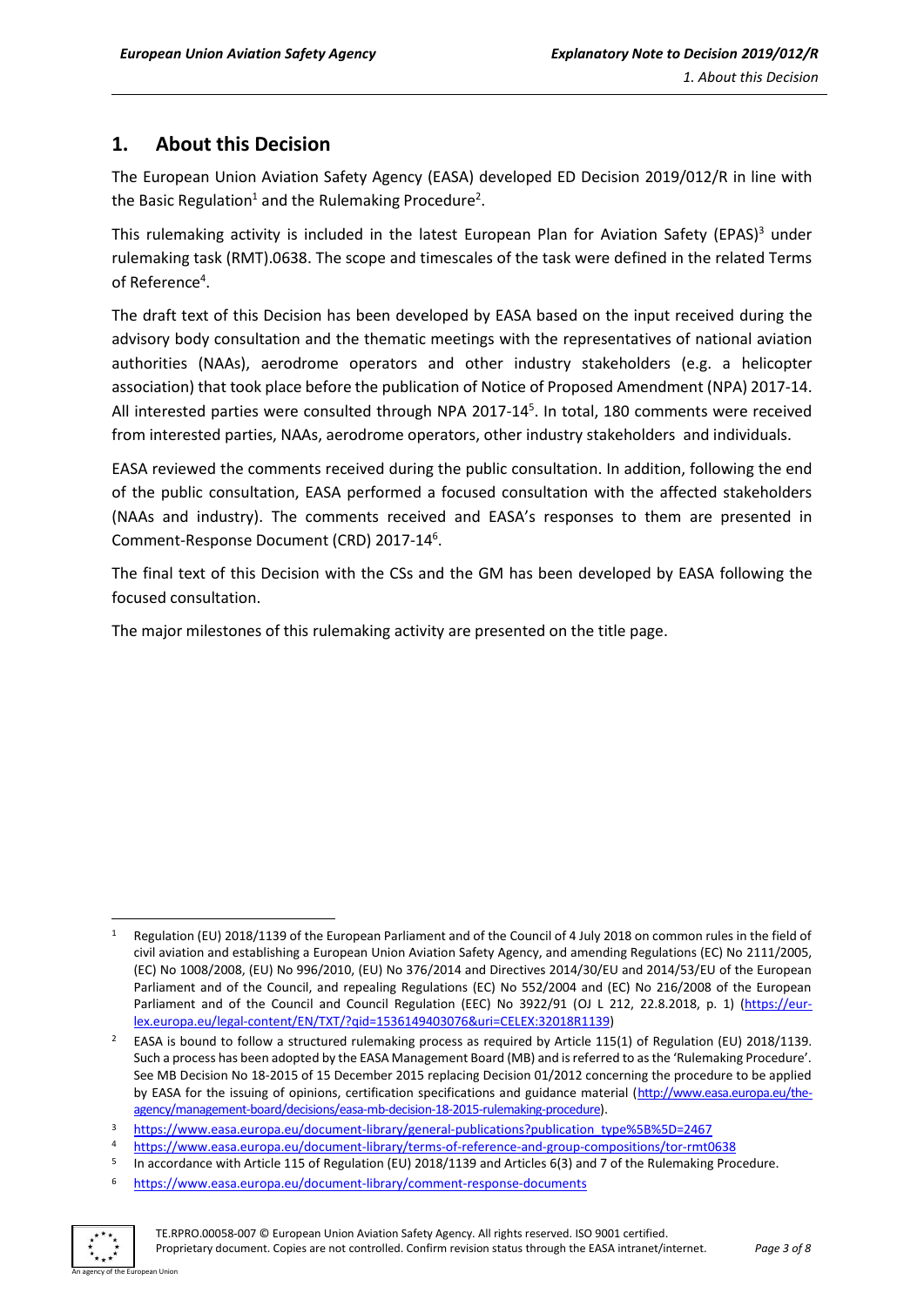## <span id="page-3-0"></span>**2. In summary — why and what**

#### <span id="page-3-1"></span>**2.1. Why we need CS and GM**

This Decision provides along with the CS-ADR-DSN provisions the package of rules pertaining to the aerodromes and heliports located at these aerodromes in line with Commission Regulation (EU) No 139/2014<sup>7</sup>. The aerodromes which are within the scope of Basic Regulation and have heliports located at them will be certified with the same set of EU aerodrome rules. It will also harmonise the certification process and reduce the burden for NAAs and aerodrome operators.

#### <span id="page-3-2"></span>**2.2. What we want to achieve — objectives**

The overall objectives of the EASA system are defined in Article 1 of the Basic Regulation. This proposal will contribute to the achievement of the overall objectives by addressing the issues outlined in Section 2.1.

The specific objective of this Decision is to propose requirements in the field of surface-level VFR heliports that ensure:

- a smooth transition from national-based to European regulation, maintain the existing level of safety, and harmonisation with the relevant SARPs of ICAO Annex 14, Aerodromes, Volume II, Heliports; and
- cost-efficiency and level playing field.

#### <span id="page-3-3"></span>**2.3. How we want to achieve it — overview of CS-HPT-DSN**

The CSs and the related GM (CS-HPT-DSN) are applicable to the design of surface-level VFR heliports or parts thereof located at aerodromes that fall under the scope of the Basic Regulation.

Where relevant, the CSs and the GM for aerodrome design (CS-ADR-DSN) are applicable to the helicopter operations being conducted at such aerodromes.

The current aerodrome AMC and GM, relevant for the fixed-wing aircraft operations, are accordingly relevant for the helicopter operations. EASA will develop AMC and GM specifically for helicopters and heliports operations in forthcoming amendments of the rules.

CS-HPT-DSN is mostly based on ICAO SARPs of Annex 14, Aerodromes, Volume II, Heliports (Fourth edition, including Amendment 7). Some Member States proposals and best industry practices have been also taken into account.

#### <span id="page-3-4"></span>**2.4. What are the stakeholders' views**

Following the public consultation of NPA 2017-14, EASA received a total of 180 comments, some of which including more than one comment or question, from 16 different users, NAAs, aerodrome operators and individuals.

The majority of comments agreed with the proposal of establishing requirements in the field of surface-level VFR heliports located at the aerodromes within the scope of Regulation (EU) 2018/1139.

<sup>7</sup> Commission Regulation (EU) No 139/2014 of 12 February 2014 laying down requirements and administrative procedures related to aerodromes pursuant to Regulation (EC) No 216/2008 of the European Parliament and of the Council (OJ L 44, 14.2.2014, p. 1) [\(https://eur-lex.europa.eu/legal-content/EN/TXT/?uri=CELEX%3A32014R0139\)](https://eur-lex.europa.eu/legal-content/EN/TXT/?uri=CELEX%3A32014R0139).



**.**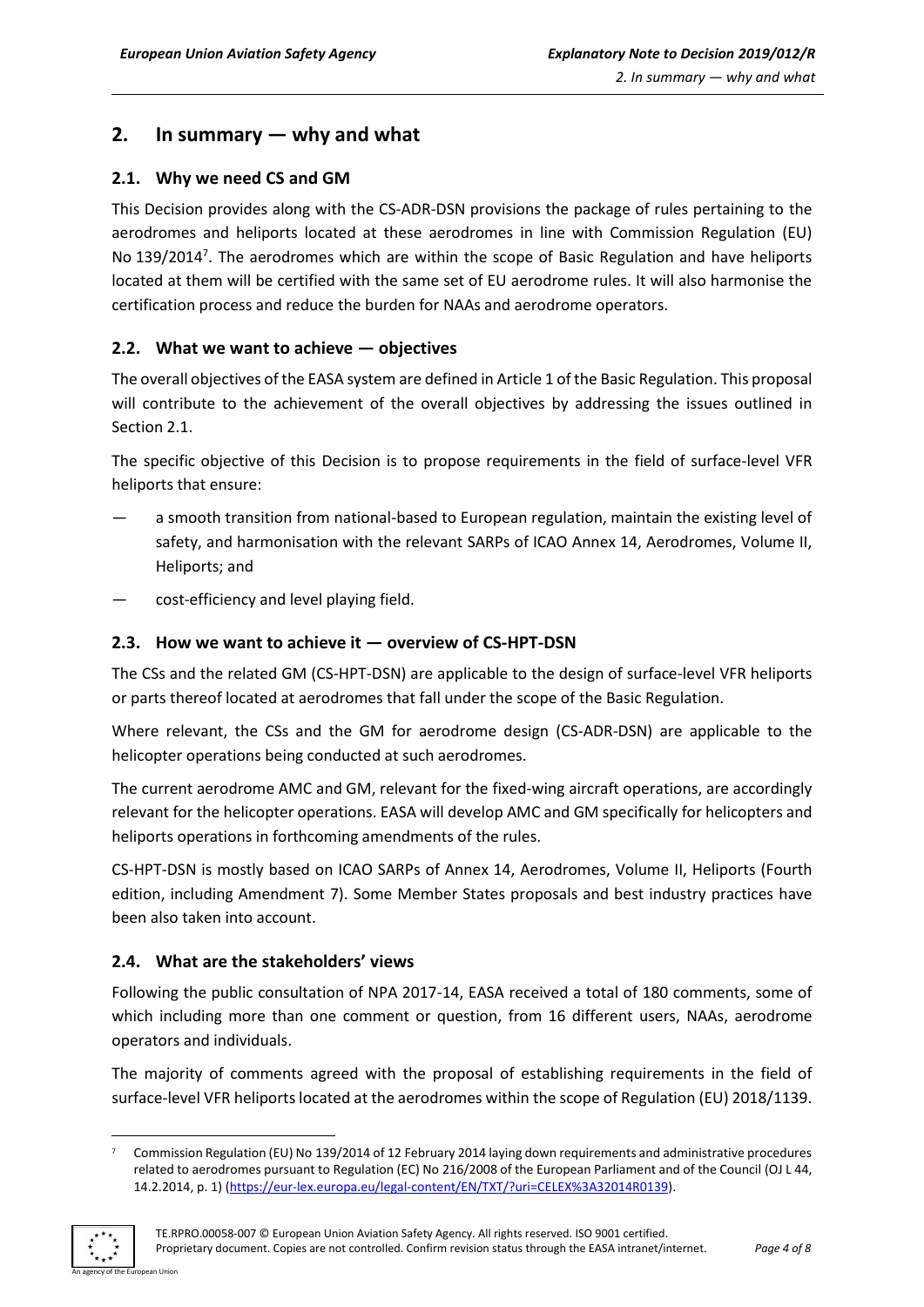No disagreement with the proposed provisions was expressed. Some of the comments refer to the need for providing operational requirements for helicopters (AMC & GM). Operational requirements for helicopters at the heliports located at the aerodromes within the scope of the Basic Regulation should be taken into account in conjunction with the current operational requirements for aerodromes. EASA at this stage has focused on the CSs and the associated GM. Further development of helicopter operational requirements will be evaluated and, if justified, provided in the following updates of the aerodrome/heliport rules.

For 84 comments, EASA accepted the comment proposal. 60 comments contained general views of the commentator or some administrative corrections. There were 37 comments that are not accepted because the proposal is either not in the remit of this RMT task or not in line with Annex 14, Volume II, Heliports. EASA provided adequate explanation and clarification or requested the commentators to provide further justifications. For additional proposals, EASA invited the commentator to provide a proposal for the amendment of CS-HPT-DSN with the explanation and justification to be considered in one of the forthcoming NPAs.The overall conclusion is that the proposed heliport provisions in NPA 2017-14 are supported and accepted by the stakeholders and thus resulted in CS-HPT-DSN.

Concerning the comments received on applicability provisions contained in CS-HPT-DSN, EASA performed focused consultations with stakeholders in order to receive better view on the issue. The applicability clauses are amended in line with the same principle asin Annex 14, Volume II and Volume I, i.e. in addition to the requirements contained in CS-HPT-DSN, where it is found relevant, the requirements of CS-ADR-DSN will also apply to the helicopter operations being conducted at such an aerodrome.

#### <span id="page-4-0"></span>**2.5. What are the benefits and drawbacks**

To a large extent, the proposed heliport requirements are regarded as positive by the stakeholders. The largest benefits identified include higher compliance levels and a less demanding certification process. A positive impact on the cost-efficiency of the certification process was indicated since the proposed requirements will allow aerodrome operators to have one certification basis, which includes any heliport located at an aerodrome that falls under the scope of the Basic Regulation. No additional burden will be created for the NAAs and aerodrome operators.

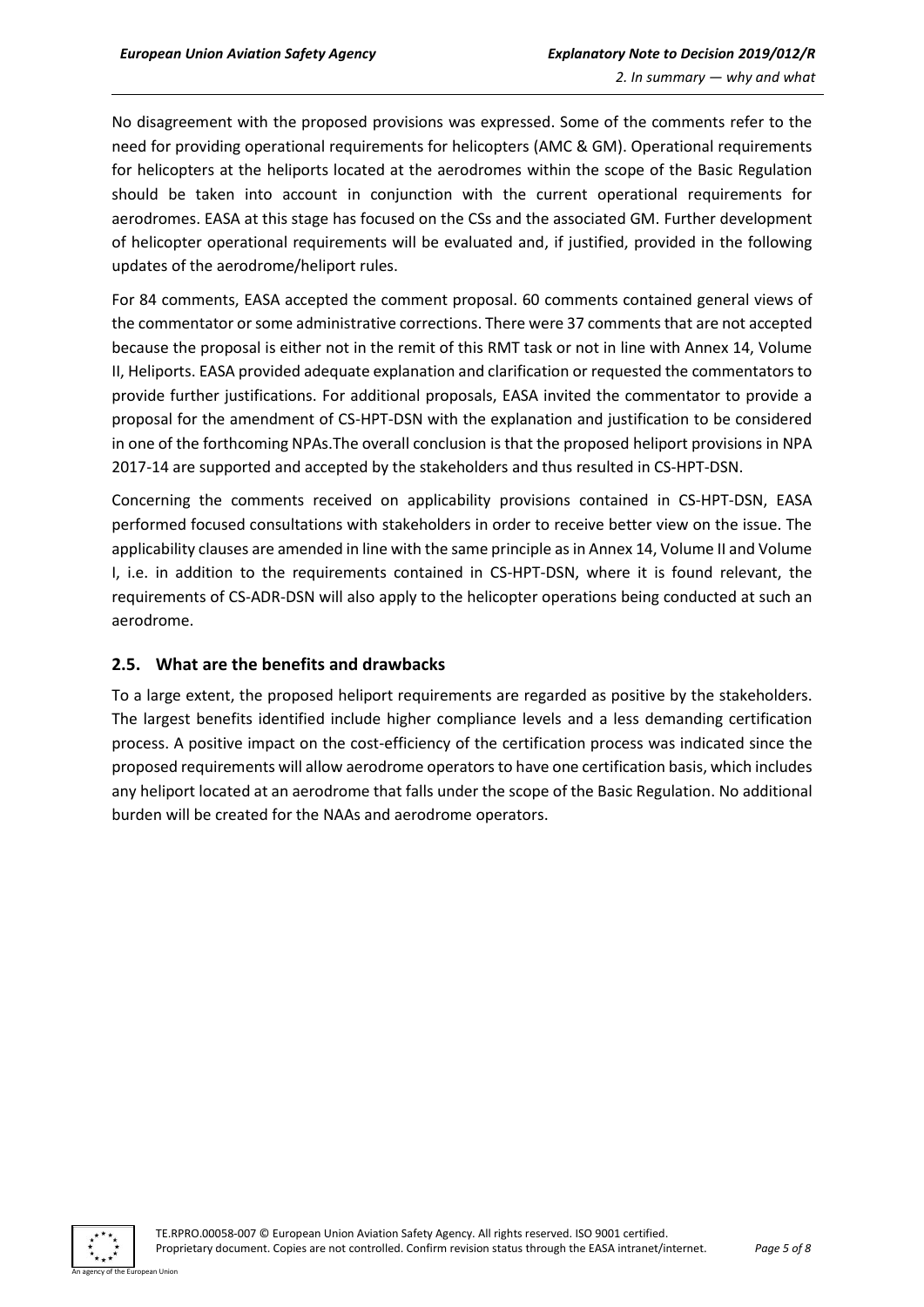### <span id="page-5-0"></span>**3. How do we monitor and evaluate the rules**

The implementation of CS-HPT-DSN will be monitored trough regular standardisation visits and regular meetings with NAAs and industry. EASA is collecting and evaluating the comments and proposals provided to the 'aerodromes' functional email box. The comments and proposals are added to an inventory and will be consulted through thematic meetings for further amendment of the aerodrome rules.

In addition, EASA will initiate an evaluation through a survey (or surveys) (indicatively in 5 years' time) with the following indicators:

- Number of aerodromes operating with a collocated heliport;
- Number and the content of the comments received during the cetification process; and
- Comments received on the operation of heliports.

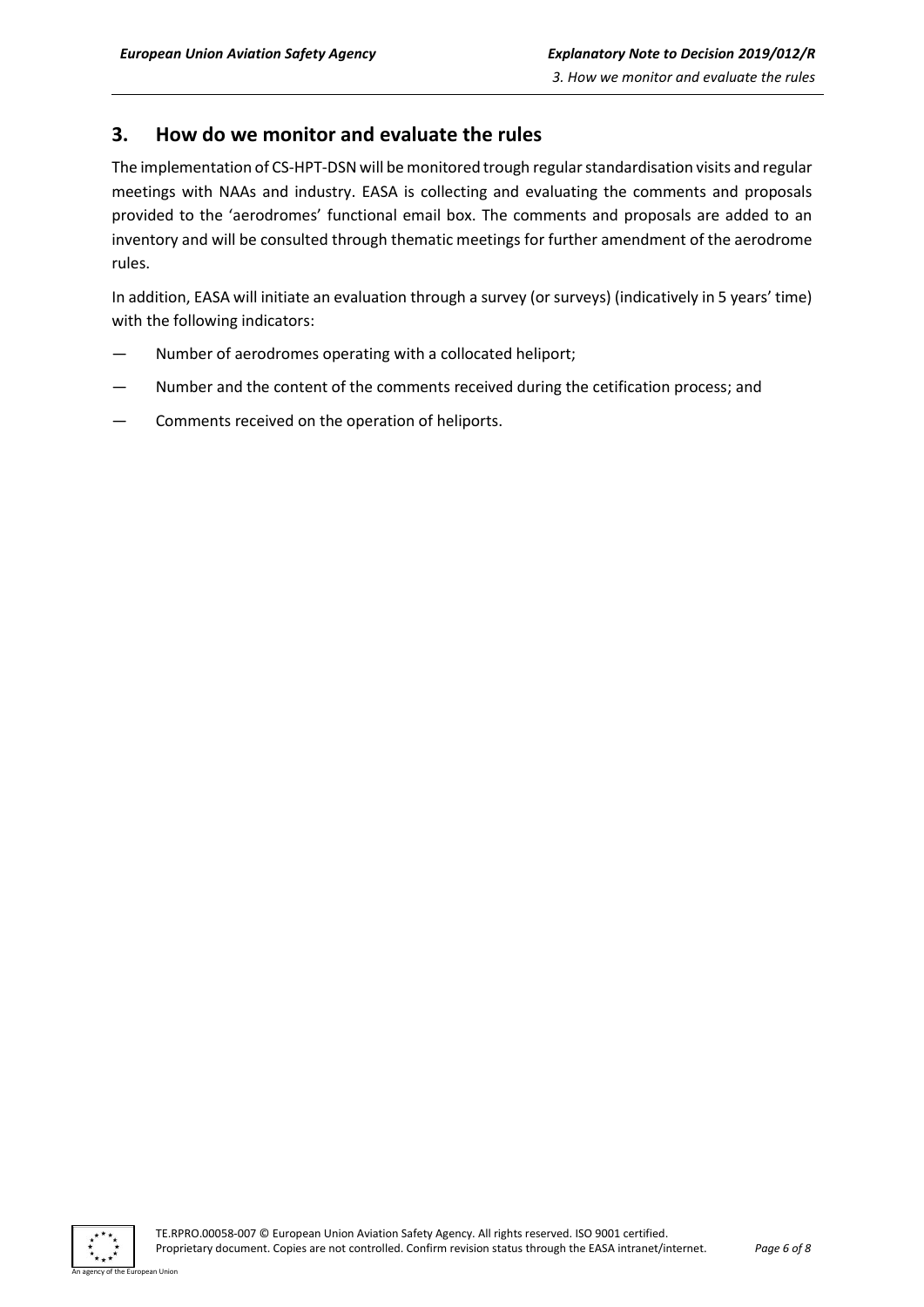### <span id="page-6-0"></span>**4. References**

- ICAO Annex 14, Aerodromes, Volume I, Aerodrome Design and Operations, Seventh Edition, July 2016
- ICAO Annex 14, Aerodromes, Volume II, Heliports, Fourth Edition, July 2013

#### <span id="page-6-1"></span>**4.1. Related regulations**

— Regulation (EU) No 139/2014 laying down requirements and administrative procedures related to aerodromes pursuant to Regulation (EC) No 216/2008 of the European Parliament and of the Council (OJ L 44, 14.2.2014, p. 1)

#### <span id="page-6-2"></span>**4.2. Related decisions**

— Executive Director Decision 2017/021/R of 8 December 2017 Issuing Certification Specifications and Guidance Material for Aerodrome Design (CS ADR-DSN) 'CS ADR-DSN — Issue 4'

#### <span id="page-6-3"></span>**4.3. Other reference documents**

N/A